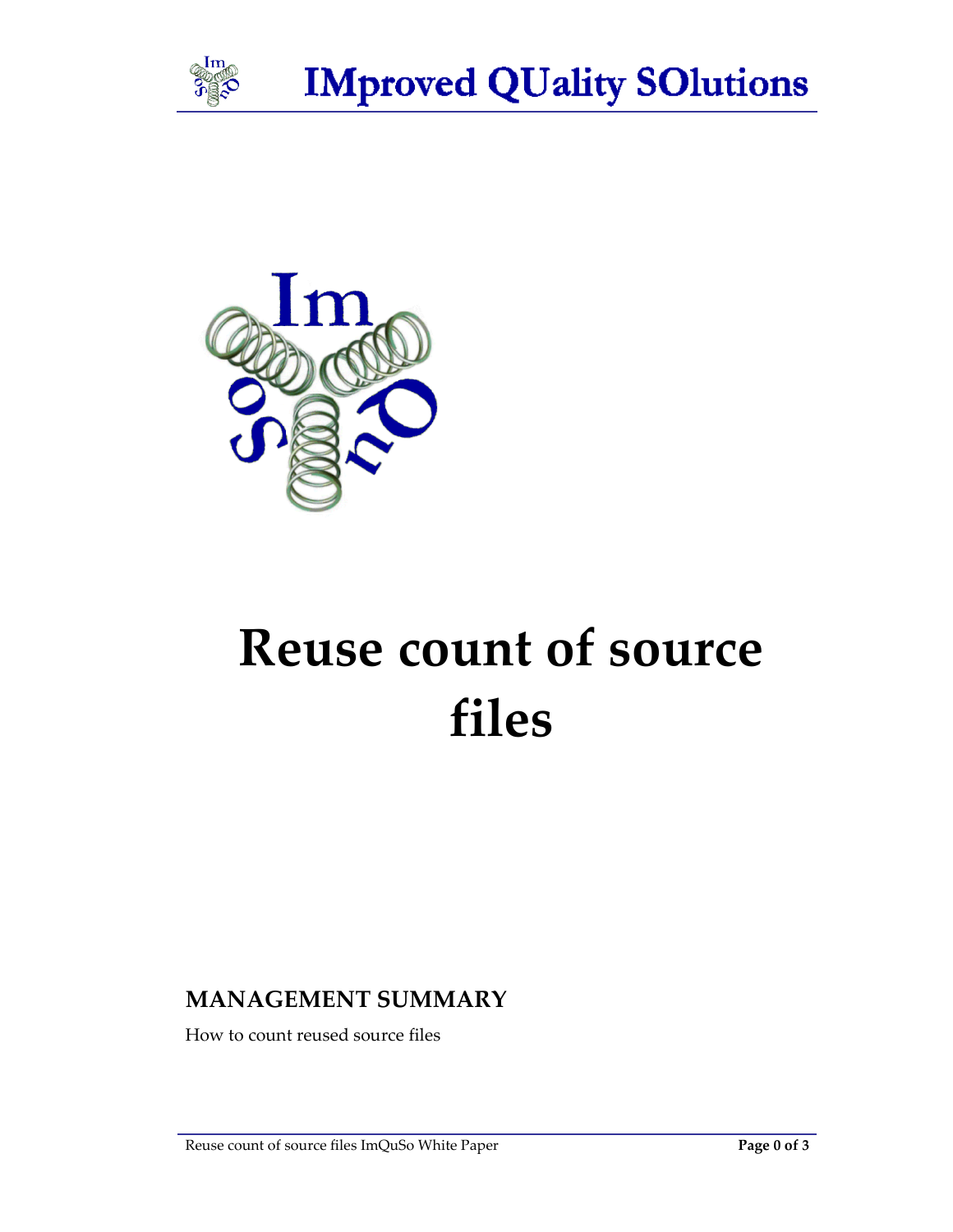

#### TABLE OF CONTENTS

2 HOW TO DETECT A REUSED FILE IN AN CM ARCHIVE ..................................

# **1 Purpose**

This document provides some guidance and solution on how to detect reuse of source files in an code archive

## **2 How to detect a reused file in an CM archive**

• Can be based on initial creation date/time stamp of the first file version. An import of files from an external source will created a lot of almost the same time stamps.

Disadvantage:

o Later added reused files are difficult/not to track.

Advantage:

- o No CM tool/archive change needed.
- Add an (binary) attribute (e.g. called: Reused) to every file meta data record.

When copying an existing archive for a new development set attribute of all copied filed to Yes. New files will have this attribute not set.

Advantage:

• Clear indication. Reuse Files can be added any time.

Disadvantage:

- CM tool must support creation-of and reporting-on extra attributes.
- Put a baseline label called e.g.: reused on all reused files.

Advantage:

o Can be done with every CM tool. Clear indication. Reuse Files can be added any time.

Disadvantage:

- o CM tool must support manual adding of files to the baseline label.
- o Can be a lot of manual work.